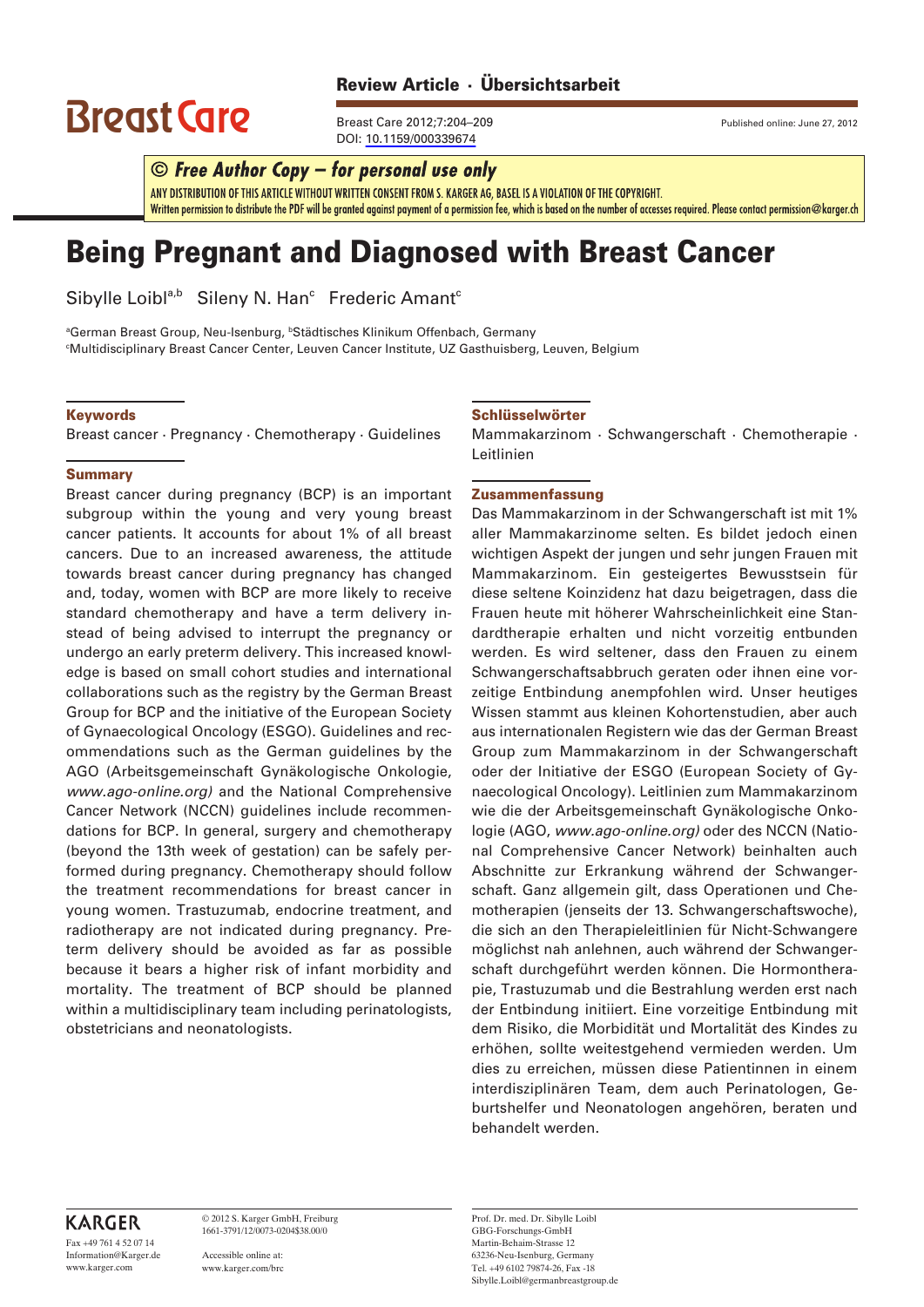#### Introduction

Breast cancer during pregnancy (BCP) accounts for approximately 2% of primary breast cancer patients [1]. The term PABC, for pregnancy-associated breast cancer, refers to all cancers diagnosed during pregnancy up to 1 year after delivery. Here, we will focus on BCP as these women need to be treated under special circumstances. The incidence seems to increase because women tend to postpone childbearing to their thirties [2, 3].

The median age of women diagnosed with BCP is below 35 years [4]. But the biology of breast cancer in very young women has a more aggressive phenotype [5, 6]. This partly explains why young women have an inferior prognosis compared to women with the same biological subtype but at an older age [7]. Whether women with breast cancer in pregnancy have a worse prognosis compared to women of the same age and with the same tumour features has not yet been sufficiently answered [8].

Today's credo is to treat pregnant women with breast cancer as closely as possible to standards for young, non-pregnant women with breast cancer [9, 10]. Data are few but increasing in number to support this statement. Early preterm deliveries with a high risk of foetal morbidity and mortality are in general not indicated [11]. The general recommendation is to treat the women during pregnancy and deliver as closely as possible to term [12]. This requires local therapy, but also systemic therapy during pregnancy.

#### **Diagnostics**

Routine examination of the breast is not part of the general examinations for pregnant women, in contrast to the Papanicolaou test (Pap smear) for early detections of cervical cancer. There are no typical signs or symptoms for BCP. BCP is not screen detected because general screening is not indicated in this age group. Signs and symptoms should not be neglected and a lump should be biopsied for histology if it does not disappear after 4 weeks, to avoid unnecessary delays in the right diagnosis and treatment, even if 80% of breast biopsies performed in pregnant women will prove to be benign. Core biopsy is the standard procedure to obtain tissue. Fine-needle biopsy/aspiration cytology is not recommended. However, a 1-month delay in diagnosis can increase the risk of nodal involvement by 0.9 to 1.8% [13].

#### Imaging

Ultrasound is the routine imaging method during pregnancy and a first step to differentiate between a solid mass and normal but dense breast tissue, even if the sensitivity might be lower than in non-pregnant women [14]. Bilateral mammography to assess microcalcifications, multi-centric or bilateral disease is recommended despite radiation. With adequate abdominal shielding, the radiation dose delivered to the foetus is below 0.01 Gy and the risk for the foetus is minimal [15]. Data from the UK childhood cancer study demonstrate that there is no significantly increased risk to develop childhood cancer or leukaemia if the child was exposed to diagnostic radiation in utero [16]. There are little data on the sensitivity of breast magnetic resonance imaging (MRI), but it is generally not recommended during pregnancy if gadolinium is needed. Gadolinium has the ability to cross the placental barriers and the foetal risks are not well known [17].

The same is true for staging procedures during pregnancy. Primary metastatic disease is rare and accounts for less than 10% in the general breast cancer population. The general rule is that the foetus should not be unnecessarily exposed to radiation exposure. If the outcome of the diagnostic procedures will have an impact on therapeutic decisions, imaging should be performed. However, a bone scan should be avoided; instead, a non-contrast-enhanced bone MRI can be performed. In case MRI is not available or indicated, a bone scan with a bladder catheter may be performed. Ultrasound of the liver, lymph nodes and breast or a chest X-ray can be performed safely.

#### Pathology

In general, breast cancer in young women seems to have different and more aggressive phenotypes than breast cancer in elderly women. However, breast cancer diagnosed during pregnancy seems comparable to breast cancer in young nonpregnant women. However, there are also reports stating the opposite. More than 90% of the women have a ductal invasive carcinoma, mostly undifferentiated and without hormone receptor expression. The rate of HER2-positive cancers may be higher, at least in some series [4, 9].

#### **Treatment**

The German guidelines by the AGO-Kommission Breast (AGO = Arbeitsgemeinschaft Gynäkologische Onkologie) and the National Comprehensive Cancer Network (NCCN) guidelines refer, in a separate chapter, to breast cancer in pregnancy [18, 19]. Both guidelines clearly state that patients with BCP should be treated as closely as possible to standard recommendations for non-pregnant young women. The AGO guidelines are more detailed in terms of obstetrical advice, whereas the NCCN guidelines stick to the pure treatment algorithms, which are very similar in both guidelines (table 1). Taking into account recently published data, recommendations and publicly available guidelines, a general therapy algorithm has been formed (fig. 1).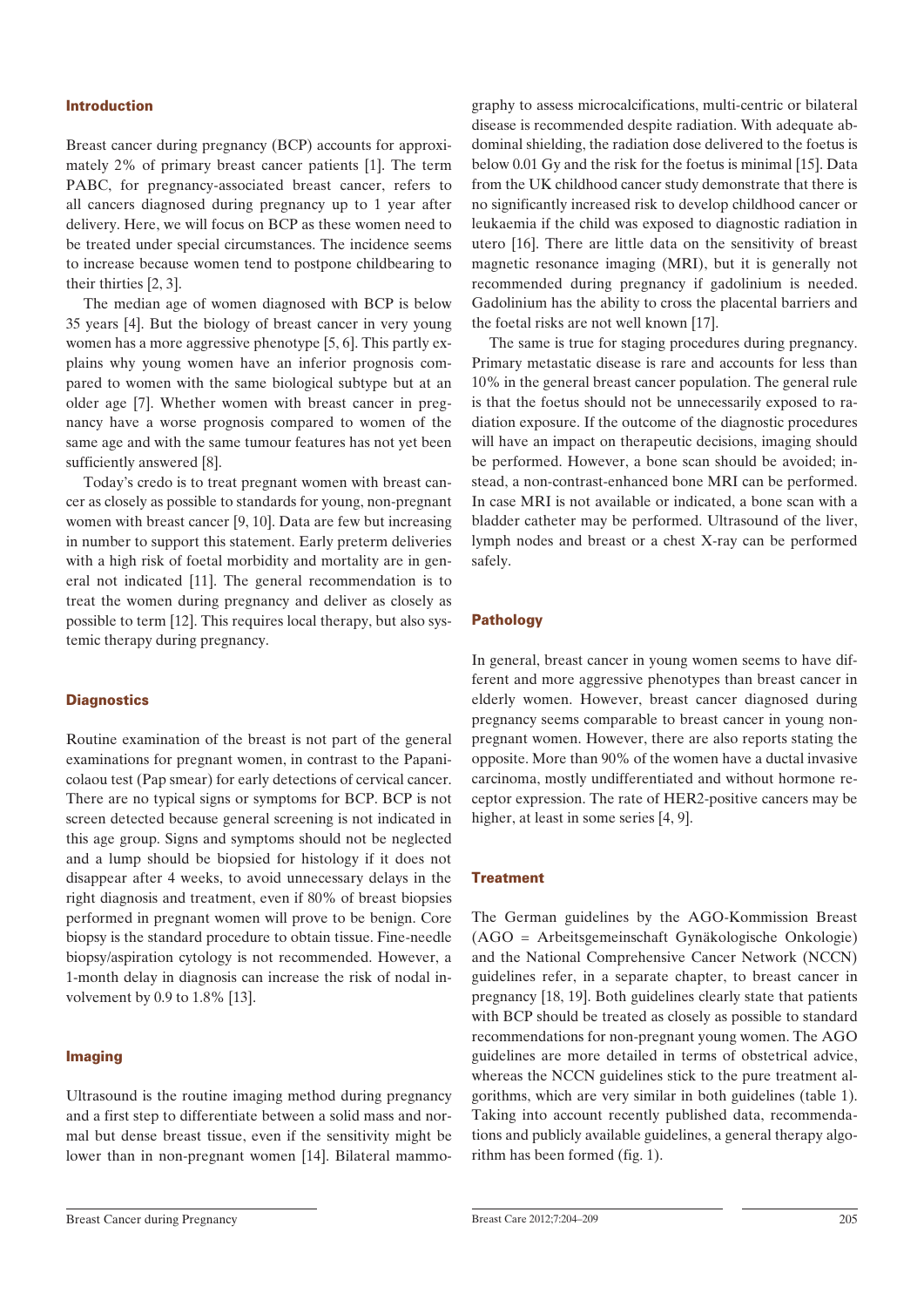**Table 1.** Comparison between available international guidelines for BCP as part of the breast cancer guidelines

|                     | AGO recommends/includes                     | NCCN recommends/includes                      |
|---------------------|---------------------------------------------|-----------------------------------------------|
| Termination         | not mentioned                               | to discuss in 1st trimester                   |
| Diagnostic measures | as in non-pregnant women; no MRI            | no mentioned                                  |
| Surgery             | as in non-pregnant women                    | as in non-pregnant women                      |
| <b>SLN</b>          | radiolabelled marker, no blue dye           | radiolabelled sulphur colloids, no blue dye   |
| Radiotherapy        | no RT during pregnancy but postpartum       | no RT during pregnancy but postpartum         |
| Chemotherapy        | only after the 1st trimester; A/EC/(F)A/EC; | only after the 1st trimester; FAC; paclitaxel |
|                     | taxane possible; no MTX                     | weekly                                        |
| Trastuzumab         | $no - postpartum$                           | $no - postpartum$                             |
| Endocrine therapy   | $no - postpartum$                           | $no - postpartum$                             |
| Obstetrical advice  | yes                                         | no                                            |
| Lactation           | yes                                         | n <sub>0</sub>                                |
| Prognosis           | yes                                         | no                                            |

 $MRI =$  Magnetic resonance imaging;  $SLN =$  sentinel lymph node;  $RT =$  radiotherapy; A =doxorubicin; E = epirubicin; C = cyclophasphamide;  $F =$  fluorouracil;  $MTX =$  methotrexate.



**Fig. 1.** Treatment modalities in relation to gestational age weeks 2–10: implantation (0–2 weeks), organogenesis (2–10 weeks), foetal phase (> 10 weeks). Chemotherapy starting from 13–14 weeks allows for a 'safety period'.

#### *Local Therapy*

Breast-conserving surgery is a valid option during pregnancy. The indication pro or contra breast-conserving surgery should be taken as in non-pregnant women; however, mastectomy is not automatically indicated as the preferred treatment option. The major difference between these two surgical modalities is the need for radiotherapy after breast-conserving surgery, to avoid local recurrences. On the other hand, chemotherapy is usually indicated in this age group, and radiotherapy can then be safely postponed to the postpartum period.

Dominici et al. [20] analysed the incidence of wound healing complications after surgery in 67 patients with PABC, of which 20 patients underwent conservative breast surgery. There were 4 cases (9%) of post-operative cellulitis, 1 case of breast haematoma and 1 case of an axillary abscess; these were all managed on an outpatient basis. With a mean followup of 62 months, there were no loco-regional recurrences noted in the breast conservation group.

In recent years, sentinel node biopsy has been proven to be indicated as staging procedure and as an alternative to axillary dissection in certain indications. The general recommendation is to use a 1-day protocol with radiolabelled colloid as tracer, but not blue dye [10]. It could be demonstrated by Gentilini et al. [21] that 99mTc sulphur colloid is concentrated only in the injection site and in the lymph nodes, with negligible irradiation to other tissues and organs. Blue-dye mapping is not recommended alone, but only in combination with radiolabelled tracers. Isosulfan blue dye has a possible risk of maternal anaphylaxis, which can also be harmful to the foetus [22]. Methylene blue dye has no documented anaphylactic hypersensitivity reactions, it has been used in the past as a diagnostic tool in pregnancy; however, foetal exposure was associated with digestive tract malformations and foetal demise. A recent small study measured the pharmacokinetics of methylene blue dye in 10 non-pregnant women and extrapolated the results to estimate the foetal exposure. Measurements in plasma and urine indicated that the blue dye was quickly distributed from the breast injection site to the circulation, with 32% of the total dose excreted in the urine within 48 h. Combined with existing data on organ distribution of methylene blue, the estimated maximal dose to the foetus is probably only 0.25 mg (5% of the administered dose) and may be further reduced by other physiologic factors related to pregnancy [23]. Nevertheless, data are limited and it remains an individual decision.

#### *Radiotherapy*

In general, radiotherapy is not indicated during pregnancy. Post-operative radiotherapy is used in breast cancer treatment to minimise the risk of local recurrence. If no chemotherapy is given, this should start within 12 weeks of surgery. Any delay in treatment increases the likelihood of future metastases at a rate of 0.028–0.057% per day [24]. Radiotherapy has long been considered incompatible with pregnancy; however, a recent review supports its use during pregnancy, in cases where the treatment field was distant from the gravid uterus [25]. Radiotherapy has been utilised during pregnancy in the treatment of breast cancer, Hodgkin's disease, thyroid cancer, brain tumours and head and neck cancer. The dose to the foetus comes from 3 principal sources: photon leakage through the treatment head of the machine, radiation scattered from the collimators and beam modifiers, and radiation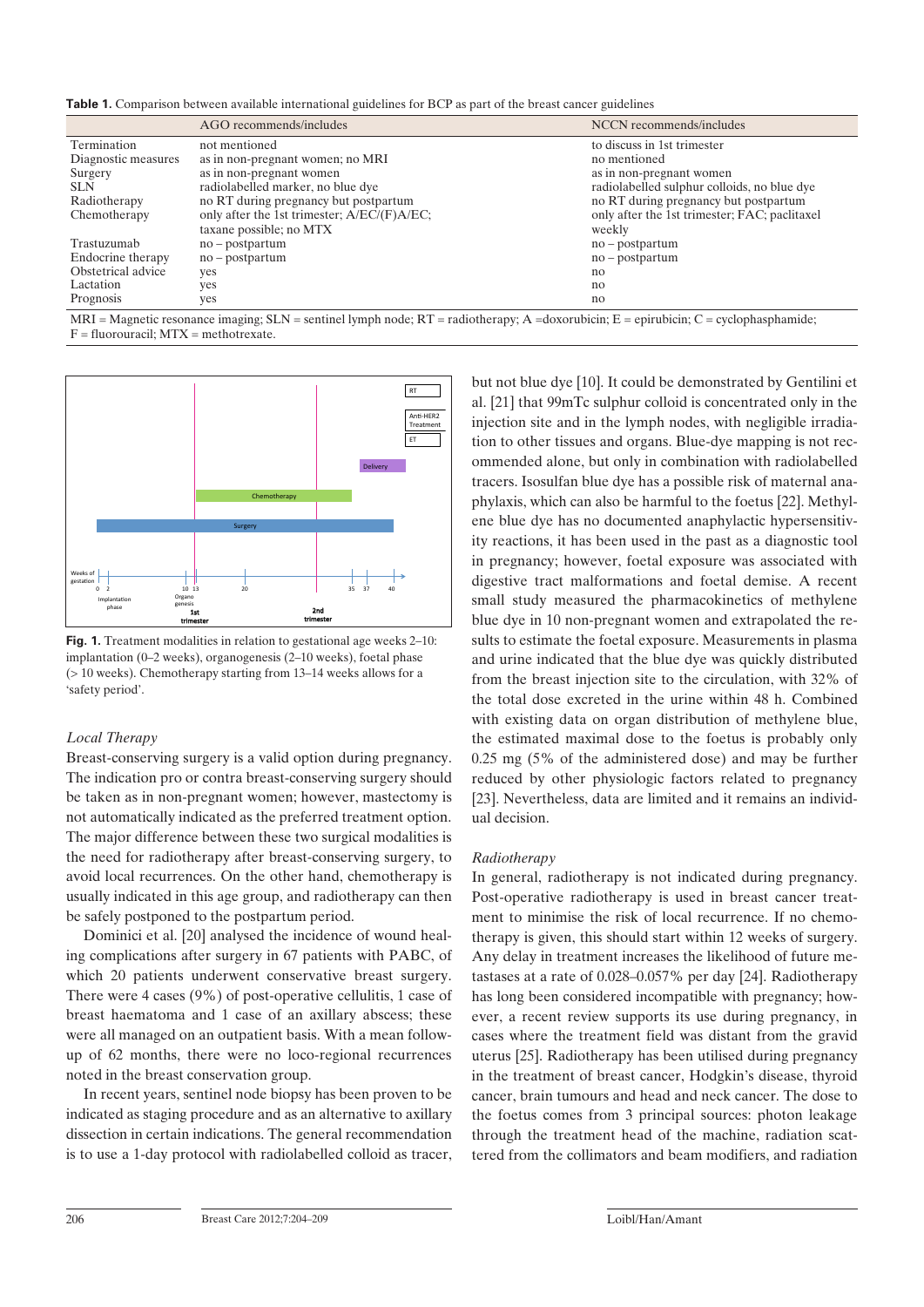scattered within the patient from the treatment beams [26]. Concerning the first 2 sources of radiation reaching the foetus, the dose can easily be reduced by a factor of 2–4 by proper abdominal shielding. The American Association of Physicists in Medicine (AAPM) published guidelines on the estimation and reduction of the foetal dose [26]. Radiation exposure to the foetus can cause foetal malformations, growth restriction, microcephaly, mental retardation and foetal demise (deterministic effects, dose related), and also a greater risk of secondary malignancies (stochastic effects).

#### Systemic Treatment

Breast cancer in very young women is almost always treated with cytotoxic agents as part of the systemic therapy. The type of adjuvant or neoadjuvant chemotherapy, however, does not differ depending on age. It seems that young women benefit from neoadjuvant therapy also in terms of improved overall survival [27]. The standard (neo)adjuvant chemotherapy regimen today comprises anthracycline/taxane-based therapy, either as combination or as sequential therapy. Dose-dense therapy seems to be superior, especially in hormone receptornegative disease [28]. The TAC regimen (docetaxel, doxorubicin, cyclophosphamide), which is very effective in young women with triple-negative breast cancer, reaching a pathological complete response rate in almost 60%, has not been proven in the adjuvant setting to be better than a sequential regimen [29, 30]. However, it is more toxic. The general rule is 'as little as possible, but as much as needed'. The teratogenicity and toxicity of any drug during pregnancy depends strongly on the trimester of the pregnancy and on the dosage. Anthracyclines are accepted as chemotherapy for young women during pregnancy, whereas taxanes are not. In addition, taxanes are very often not even recommended during pregnancy. However, the data for taxanes are increasing, and the smaller cohorts treated by taxanes during pregnancy do not indicate a worse outcome for children exposed to a taxane in utero than for anthracyclines [31]. In addition, in a pregnant-baboon model, the placenta appears to filter cytotoxic drugs, especially taxanes. A low transfer of < 3% was observed for paclitaxel in the baboon model [32]. Therefore, the AGO and NCCN guidelines do not exclude taxanes as part of the chemotherapy during pregnancy. Very often, when using a sequential regimen, the taxane will not be given during pregnancy. On the other hand, weekly paclitaxel is very well tolerated. Standard regimens to be used in pregnancy are, e.g., FEC×6 (5-fluorouracil, epirubicin, cyclophosphamide), FEC-docetaxel (FEC-Doc), E(A)C-Doc (etoposide, (epirubicin,) cyclophosmphamide-docetaxel), or E(A)C-paclitaxel weekly. 'Chemo-light' with reduced cycles and agents, e.g., epirubicin monotherapy or 4×TC (docetaxel, cyclophosphamide), if not completed after delivery is not indicated. Also CMF (cyclophosphamide, methotrexate, 5-fluorouracil) alone

is not considered to be standard of care anymore. No experimental regimen and agents should be used, e.g. nab-Paclitaxel, since they are also not indicated for non-pregnant primary breast cancer patients. It seems that chemotherapy-induced side effects are fewer or less pronounced in pregnant than in non-pregnant women, especially nausea and vomiting, but also haematological side effects. This could be due to the pregnancy-attributed physiological changes, but also to the chemotherapy effect during pregnancy. So far, we have no data to support one or the other hypothesis. A French group extrapolated that BCP is as chemosensitive as breast cancer in non-pregnant women [33]. It is recommended to dose chemotherapy according to the actual weight, using the general doses [10]. Supportive therapy can be given as indicated during pregnancy, but it should be kept to a minimum. Since methylprednisolone or hydrocortisone are extensively metabolized in the placenta, and relatively little reaches the foetal compartment, these steroids are preferred over beta/dexamethasone. Therefore, sequential regimens are indicated during pregnancy [30].

Chemotherapy should be started not before the end of the first trimester and should be stopped around the 35th week of gestation to allow for a 2–3-week chemotherapy-free interval prior to delivery and to allow for a term delivery (> 37th week). Children exposed to chemotherapy in utero seem to have no adverse outcome when compared to age-matched children, in the short and the long run [9, 34]. However, close monitoring of the pregnancy and an exact determination of the gestational age prior to start of the therapy are indicated.

The percentage of breast cancer patients with a HER2-positive tumour is higher in young women. Our data have shown that around 1/3 of the patients with BCP had a HER2-positive disease. The use of trastuzumab during pregnancy is not advocated, as the majority of cases treated accidentally with trastuzumab during pregnancy showed an oligo-anhydramnios [35]. Recent data from the HERA study showed that, in the 16 pregnancies that occurred while treated with trastuzumab or up to 3 months after the end of trastuzumab treatment, no oligohydramnios occurred in the 5 women who continued pregnancy [36]. However, the spontaneous abortion rate was high at 25%. None of these patients was exposed for longer than 2 months and all were exposed during the first trimester. Comparing these data with the data from the case reports, it seems that the duration and timing of trastuzumab is important. Nevertheless, the data do not support the use of trastuzumab during pregnancy. Today, most patients receive trastuzumab in addition to chemotherapy, or at least in addition to the taxane, if a sequential regimen has been chosen. But, so far, it has not been shown that the early start of trastuzumab is significantly superior to the start after completing chemotherapy as in the HERA study [37, 38].

Other anti-HER2 agents such as lapatinib or pertuzumab, which are currently investigated within clinical trials for early breast cancer, are not indicated during pregnancy.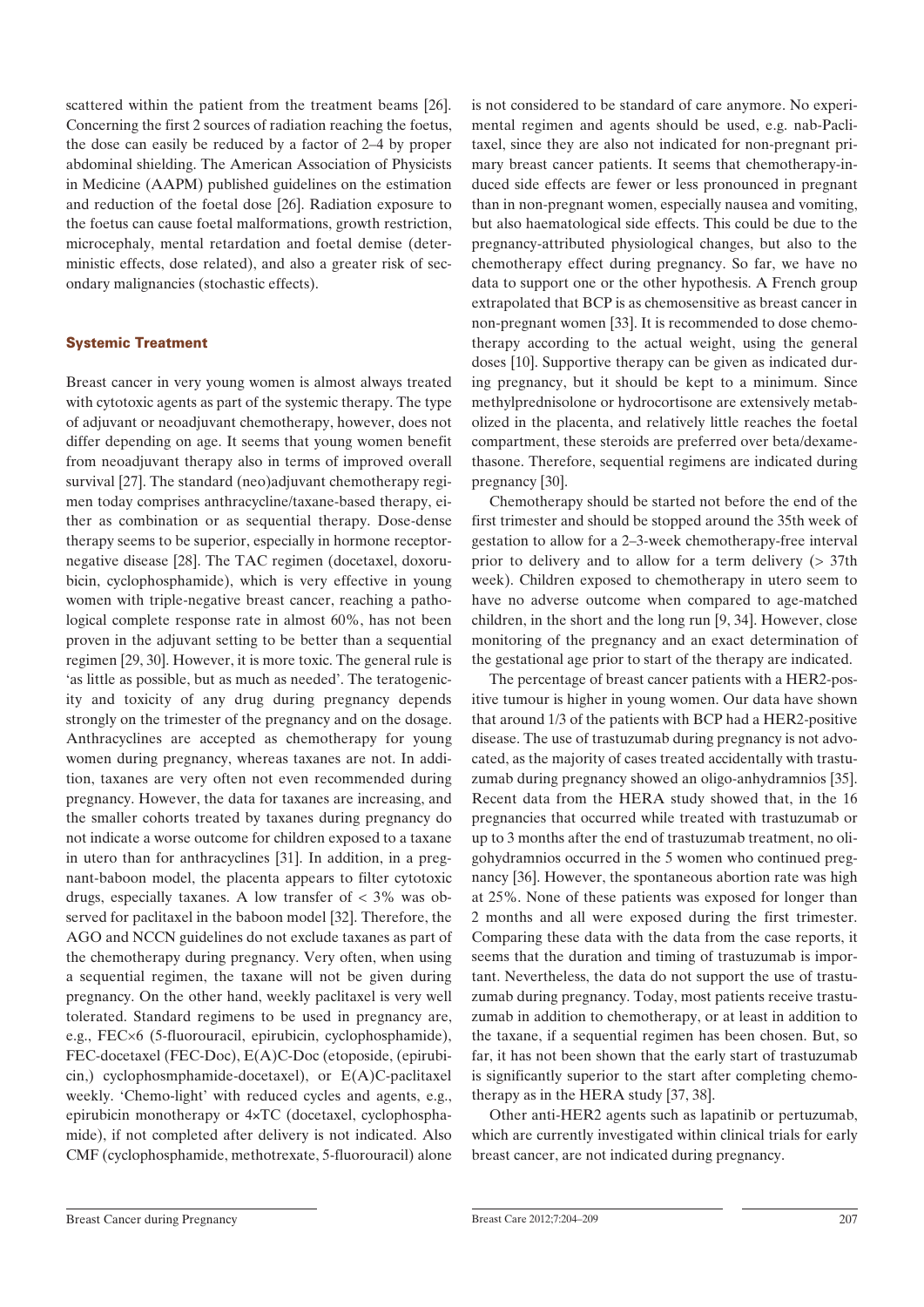None of the experimental agents currently under investigation in metastatic breast cancer are indicated to be used in early breast cancer patients, with or without pregnancy.

Endocrine therapy, e.g. tamoxifen, should not be given during pregnancy. The risk to induce foetal malformations such as urogenital syndromes as reported in the literature is high and should be avoided [39].

#### Obstetrical Considerations

Timing is very important in treating BCP patients. When to start treatment, when to deliver, when to continue systemic treatment, surgery first or chemotherapy first; these questions have to be answered in the light of the individual situation. A checklist for the care of pregnant patients with breast cancer was recently proposed [12]. In general, preterm delivery has to be avoided in order reduce the long-term consequences for the infant. The morbidity and mortality risk is higher in preterm-delivered infants. However, the majority of women with cancer during pregnancy will be delivered prior to the estimated delivery date, especially when the decision has been taken to start systemic therapy outside pregnancy [9, 11]. There are several reports indicating that some obstetrical complications are higher in women with BCP [11]. Is this observation real or pure chance because this is the way data have been captured? More data are still needed. Theoretically, pre-eclampsia may be more common in BCP patients treated with chemotherapy, but so far, no actual correlation between pre-eclampsia and chemotherapy application has been found [40].

#### **Prognosis**

It has been argued that the prognosis of BCP is inferior to that of non-pregnant women at the same stage and age. However, this will only be answered with large matched-pair control studies of high quality, to avoid a selection bias and to

account for prognostic factors. Age is known to be an important prognostic factor, besides biological markers [7]. The Norwegian cancer registry showed that BCP does not have an inferior prognosis; however, to account for prognostic factors, breast cancer diagnosed during lactation had an increased risk of cause-specific death. Despite this unsolved matter, it is of utmost importance not to undertreat women with BCP [7].

Termination of pregnancy in the first trimester has so far not improved the prognosis of BCP. There are data that suggest the opposite, but it remains a personal decision. Under some rare circumstances, e.g., if the diagnosis is made very early in pregnancy and there is a strong indication not to delay chemotherapy, termination may be considered.

#### **Conclusions**

BCP can be treated closely to the standards for non-pregnant women. However, the treatment of such women is a challenge and the decision for the right (systemic) therapy within the whole breast cancer therapy concept (neoadjuvant vs. adjuvant; chemotherapy yes vs. no; taxane yes vs. no; early delivery yes vs. no; trastuzmab if indicated to be started after delivery; mastectomy vs. breast conservation; sentinel node biopsy vs. axillary dissection) needs to be taken within a larger multidisciplinary team of breast cancer specialists supporting the foetal specialist, obstetrician and neonatologist to take the best decision. At the end of the day, BCP still requires an individual treatment decision. Registries such as the ones by the German Breast Group *(www.germanbreastgroup.de/ pregnancy)* or the European Society of Gynaecological Oncology (ESGO) *(www.cancerinpregnancy.org)* need to be supported, and collaborations to be continued.

#### Disclosure Statement

F.A. is senior clinical investigator for the Research Fund-Flanders.

#### **References**

- 1 Stensheim H, Moller B, van Dijk T, Fossa SD: Cause-specific survival for women diagnosed with cancer during pregnancy or lactation: a registrybased cohort study. J Clin Oncol 2009;27:45–51.
- 2 Andersson TM, Johansson AL, Hsieh CC, Cnattingius S, Lambe M: Increasing incidence of pregnancy-associated breast cancer in Sweden. Obstet Gynecol 2009;114:568–572.
	- 3 Matthews TJ, Hamilton BE: Delayed childbearing: more women are having their first child later in life. NCHS Data Brief 2009;21:1–8.
	- 4 Loibl S, Amant F, Kaufmann M, et al.: 313 patients with breast cancer during pregnancy – a prospective and retrospective registry (GBG-20 / BIG02- 03). Clin Cancer Res 2010;70(suppl 24):abstr S6-2.
- 5 Collins LC, Marotti JD, Gelber S, Cole K, Ruddy K, Kereakoglow S, Brachtel EF, Schapira L, Come SE, Winer EP, Partridge AH: Pathologic features and molecular phenotype by patient age in a large cohort of young women with breast cancer. Breast Cancer Res Treat 2012;131:1061–1066.
- 6 Azim HA Jr, Michiels S, Bedard PL, Singhal SK, Criscitiello C, Ignatiadis M, Haibe-Kains B, Piccart MJ, Sotiriou C, Loi S: Elucidating prognosis and biology of breast cancer arising in young women using gene expression profiling. Clin Cancer Res 2012;18:1341–1351.
- 7 Anders CK, Hsu DS, Broadwater G, et al.: Young age at diagnosis correlates with worse prognosis and defines a subset of breast cancers with shared patterns of gene expression. J Clin Oncol 2008;26:3324–3330.
	- 8 Murphy CG, Mallam D, Stein S, Patil S, Howard J, Sklarin N, Hudis CA, Gemignani ML, Seidman AD: Current or recent pregnancy is associated with adverse pathologic features but not impaired survival in early breast cancer. Cancer 2011, in press.
- 9 Loibl S, von Minckwitz G, Gwyn K, Ellis P, Blohmer JU, Schlegelberger B, Keller M, Harder S, Theriault RL, Crivellari D, Klingebiel T, Louwen F, Kaufmann M: Breast carcinoma during pregnancy. International recommendations from an expert meeting. Cancer 2006;106:237–246.